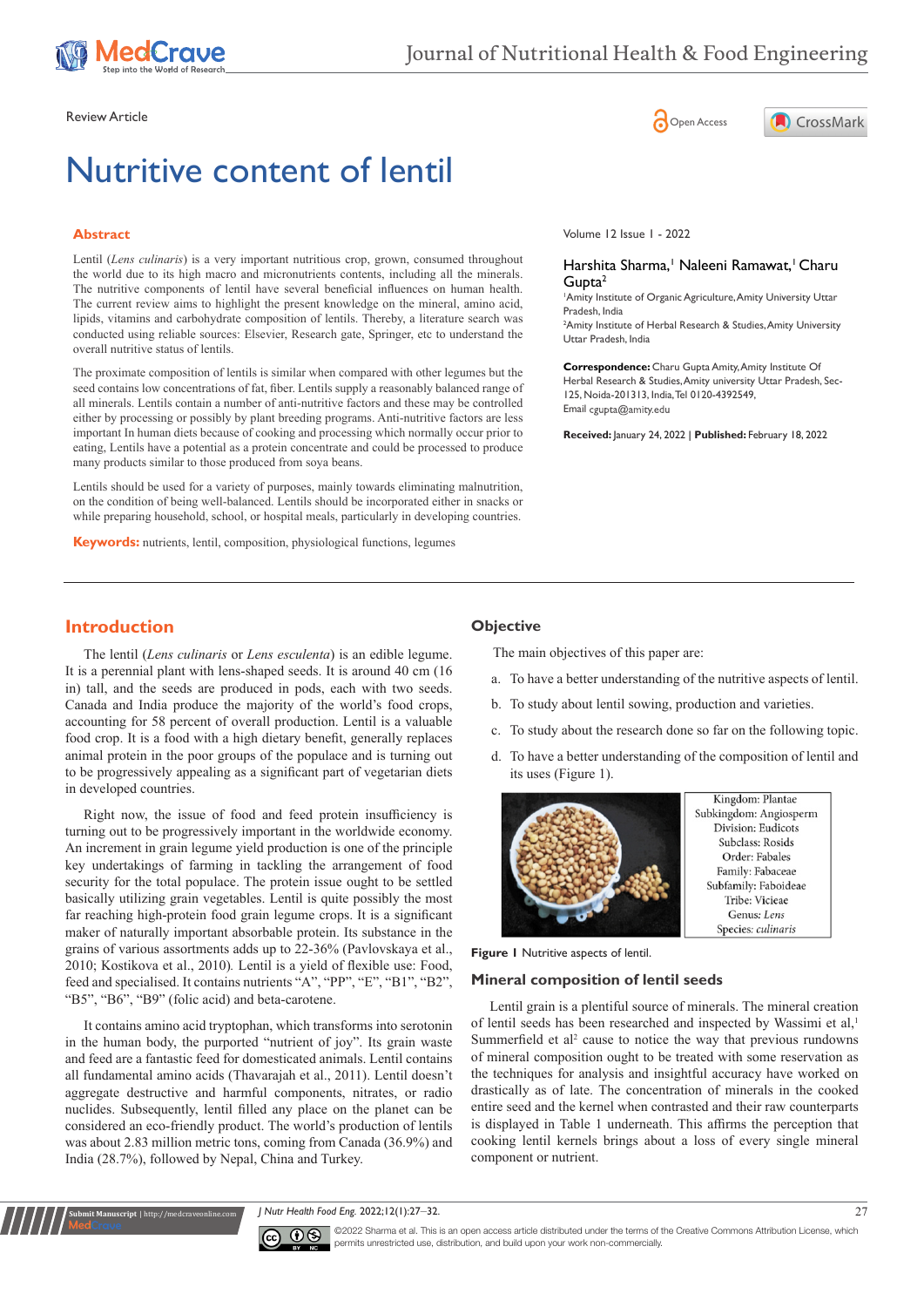|                   | Ca               | К                 | P                | Mg               | S               | Fe           | Zn         | Cu              | Mn              | <b>Na</b>     |   | В   | <b>Se</b>      | Mo               |
|-------------------|------------------|-------------------|------------------|------------------|-----------------|--------------|------------|-----------------|-----------------|---------------|---|-----|----------------|------------------|
| g/kg              |                  | mg/kg             |                  |                  |                 |              |            |                 |                 |               |   |     |                |                  |
| Raw               |                  |                   |                  |                  |                 |              |            |                 |                 |               |   |     |                |                  |
| <b>Whole Seed</b> | $0.20 -$<br>1.60 | $5.4-$<br>14.4    | $0.72 -$<br>6.30 | $0.70 -$<br>2.98 | $1.2 -$<br>2.56 | 54-<br>505   | 18-<br>330 | $2.0 -$<br>18.0 | $8.4 -$<br>20.0 | $13-$<br>1100 | 0 | 1.5 | $2.3 -$<br>6.0 | $0.15 -$<br>1.60 |
| Kernel            | $0.47 -$<br>0.88 | $7.80 -$<br>80.62 | $2.86 -$<br>5.22 | 0.91             |                 | 70-<br> 0    | 31.5       | 8.9             | 14.2            | $25 -$<br>840 |   |     | 0.56           |                  |
| Cooked            |                  |                   |                  |                  |                 |              |            |                 |                 |               |   |     |                |                  |
| <b>Whole Seed</b> | $0.16 -$<br>4.0  | $0.2 - 2.0$       | $1.15 -$<br>4.68 | $0.5 -$<br>0.90  | $1.0 -$<br>1.2  | $22 - 24$    | 29-<br>33  | $8.0 -$<br>28.0 | $17-$<br>Aug    | 60-<br>200    |   |     |                | $0.16 -$<br>1.82 |
| Kernel            | $0.18 -$<br>0.84 | $3.92 -$<br>8.11  | $1.86 -$<br>3.17 | 0.3              | –               | 39.8-<br>370 | 11.8       | $2.5 -$<br>9.0  | 0.5             | 21.1          |   |     |                |                  |

**Table 1** Mineral composition of lentil in raw and cooked seed (whole seed and kernel)

\*Mineral content of lentils\*

Three Mineral content of raw, dehulled, and cooked not set in stone in numerous past investigations that were done in various nations including USA (Pulse quality survey, 2018), Egypt (Annals of agricultural sciences), Pakistan (Haq et al., 2011), and Canada.<sup>3,4</sup> By and large, the traditional preparation of lentil requires two stages: soaking (18 h to 24 h) and cooking (15 min to 2 h at  $85-95^{\circ}$ C).

Summerfield et al,<sup>2</sup> proposed that the chemical composition of lentil seeds differed with the genotype and the soil composition where the lentil was grown. Wassimi et al,<sup>1</sup> showed that distinctions in chemical composition influenced the time taken to cook the develop seeds.

Potassium was the most bountiful component going from 7.8 to 8.6g/kg in the kernel and 5.4 to 13.7 in the entire seed. More elevated levels of potassium (24.2 - 29.0g/kg) are reliably found in the entire seed. These qualities are in similar reach as other leguminous beans.

Lentils are richer in calcium than most cereals and apparently this component is found in the testa and kernel in roughly equivalent sums. Lentils contained practically the least degrees of calcium when contrasted and other usually eaten legume seeds. The 69% of the calcium in a diet contains 18% crude protein made up from lentils was held inside the test animal. Calcium retention tumbled to 49% in a comparable lentil diet with 12% rough protein.

Overall phosphorus is by all accounts amassed in the seed. The 40.5 to 42.9% of the complete phosphorus of entire lentils was contained in phytic acid. A somewhat higher sum, 43.7 - 44.0%, of the all out phosphorus was contained in phytic acid in the kernel. The degree of phytic acid phosphorus in the testa and seed both fell barely on cooking.

The later investigations have shown that there is A critical relationship between's the cooking quality and  $(Ca+Mg)$ : P proportion in lentils. Significant degrees of phosphate in the seed lead to undeniable degrees of phytic acid synthesis. It is possible that low degrees of seed Ca and Mg and improved degrees of phytic acid might prompt great cooking quality in legumes. The negatively charged phytic acid effectively ties with charged cations, for example, Ca and Mg forming with pectin somewhat insoluble Ca and Mg pectates. The entire seed zinc levels show impressive variety yet apparently the zinc is concentrated in the seed.

The degree of sodium is of interest in light of its wide revealed range, from 13 to 849 mg/kg in entire seed and 25 to 840mg/kg in the kernel. Some amount of sodium has been added in the industrial

cooking processes. The given range for sodium in raw lentil kernel of 37 to 42 mg/kg and worth in cooked kernel of somewhere in the range of 19.1 and 22.1g/kg.

Iron seems to be concentrated in the tests of lentils although a considerable range of values have been reported. The cooked seed and kernel contain by and large lower levels of iron. Iron-deficiency anemia is a difficult issue in numerous regions where lentils are consumed.

Dietary surveys would propose that albeit the iron admission has all the earmarks of being sufficient its bioavailability is low. In human studies the ingestion of iron from lentils went from 0.20 to 2.86, mean 1.20%. Comparable low degrees of iron absorption were additionally noticed for soya beans, mung beans and split peas.

#### **Physiological functions of lentil minerals**

Few physiological roles of lentil minerals in the body are given below:

#### **Iron & copper**

Iron (Fe) is essential for practically all living creatures; it is engaged with a wide assortment of metabolic cycles, DNA synthesis, and electron transport. Copper (Cu) is an important catalyst for haeme synthesis and it is in its many structure the third most common mineral in the body.

#### **Calcium and potassium**

Calcium (Ca) is a significant supplement that is fundamental for a few functions in human being; it is 100% found in bone and teeth. Ca metabolism includes different nutrients like protein, vitamin D. Potassium (K) is a fundamental nutrient; it plays a significant part in keeping up with cell work.

#### **Magnesium**

Magnesium (Mg) is required as a cofactor for more than 300 enzymatic responses; Mg is important for muscle contraction (counting that of the heart), blood pressure, etc and is required for the amalgamation of DNA, RNA, and proteins.

## **Phosphorus**

Phosphorus (P) is required for vital biological reactions that maintain the normal homoeostatic control of the cell and is a fundamental segment of cell structures, including nucleic acids and cell membranes.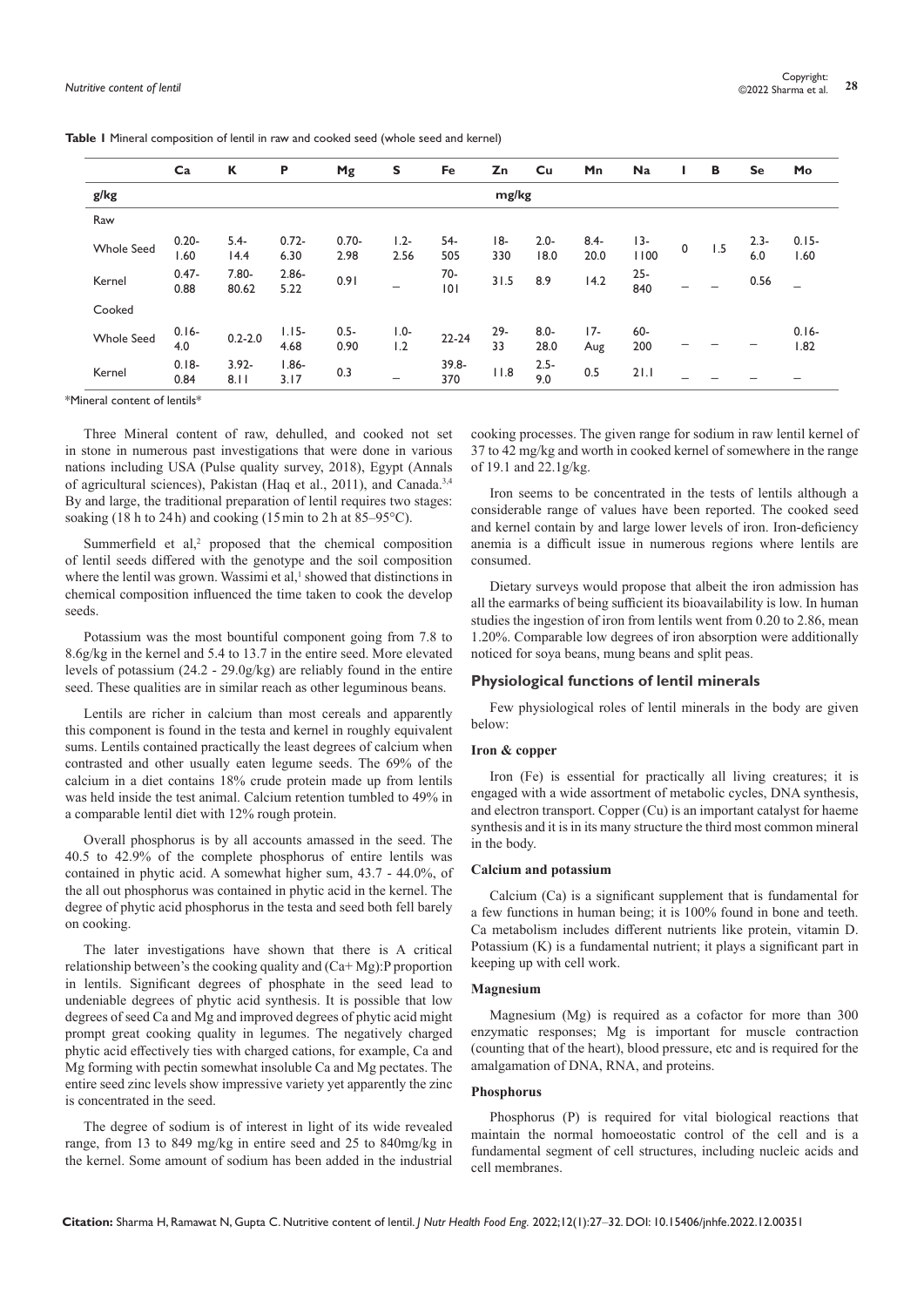#### **Sodium**

Sodium (Na) is important for human health to maintain volume of plasma, regulating body water content, transmission of nerve impulses, and normal cell function; however, its excess in human diet leads to high blood pressure.

## **Antinutritonal factors (mineral chelating agents)**

Despite the fact that lentils are plentiful in minerals, their bioavailability is restricted because of the presence of different antinutritive variables, for example, phytates, phenolic compounds, and oxalic acid. This can prompt numerous medical conditions, among which is iron deficiency.

All significant sorts of food polyphenols are emphatically ready to hinder dietary non-haem Fe retention. Oxalates in food unequivocally chelate with dietary minerals, for example, calcium precipitates as insoluble salts accumulating that lead to the development of renal problems, such as kidney stone formation.

Phytic acid that addresses 1% to 5% by weight of most pulses, phytic acid represses the ingestion of Fe, Zn, Ca, and Mn, yet not Cu. Phytic acid marginally impacts Ca and Mg retention. Truth be told, Fe and Zn inadequacies are normal in babies and small kids, particularly in non-industrial nations; subsequently, their bioavailability from correlative food is a significant concern. Various strategies have been created to diminish the phytic acid substance in food and work on its nourishing quality, which becomes poor due to such anti-nutrients factors.

The method for preparing, like cooking, brings about significant decrease in tannins and phytic acid in pulses.<sup>5</sup> Moreover, food preparation techniques and other dish parts additionally impact the phytic acid fixation and other anti-nutritional factors.

## **Proximate composition**

An enormous number of authors have distributed fractional examinations of the composition of lentil seed. These have been summed up in the past by Tannous et al 1978 and the F.A.O.

On an entire seed premise their crude protein content is equivalent with faba bean and is higher than in chickpeas yet lower than soya beans or lupins. Removal of the testa has little impact on in general crude protein content. Cooked lentils have an insignificantly lower crude protein content than raw seeds.

Seed protein content changes significantly among varieties and plant breeders could use this data to deliver cultivars with a high protein concentration. There is a wide scope of changeability in seed protein content and this is helpful for plant breeders keen on giving cultivars yielding high protein. The protein content of lentils filled in generally varying areas in India showed that there were significant differences in the crude protein content of lentils grown in different locations but differences in crude protein content due to variety were not significant.

In the Williams et al 1975 survey it was noticed that the little seeded types contained the most elevated protein levels of a wide scope of lentil races developed under standard conditions in a glasshouse they noticed a bimodal dispersion of protein content with tops in the district of 18-19 and 22 - 23% crude protein. Lentils imported from India showed the least variety.

The measure of oil (ether extract) present in the seed of lentils is low and never transcends 4%. The crude fiber content of entire lentils is typically low and ranges from 1.4 to 5.9%. The vast majority of this fiber is found in the testa. Dehusking of lentils to reduce the fiber content is likely also to increase the protein. The ash content of raw lentils goes from 1.9 to 5.7%. Somewhat more elevated levels of ash are found in the testa.

# **Lipid composition**

Lipid concentration of lentils is low and ranges from 0.6 to 3.9% of the entire seed (Table 2). Marginally higher lipid concentrations are available in the kernel than in the testa. The composition of the unsaturated fats found in lentils is given in Table 3 beneath.

**Table 2** Proximate composition of raw and cooked lentil (whole seed and kernel)

|            | Crude<br>protein | Ether<br>extract | Crude<br>fibre | <b>Nitrogen</b><br>free<br>extract | Ash         |
|------------|------------------|------------------|----------------|------------------------------------|-------------|
| Raw        |                  |                  |                |                                    |             |
| Whole Seed | 19.5-35.5        | $0.6 - 3.9$      | $1.4 - 5.9$    | 52.5-69.7                          | $1.9 - 5.7$ |
| Kernel     | 19.5-32.5        | $0.9 - 2.8$      | $0.2 - 3.0$    | 65.3-68.3                          | $2.2 - 3.0$ |
| Cooked     |                  |                  |                |                                    |             |
| Whole Seed | $20.5 - 31.4$    | $0.7 - 1.6$      | $2.7 - 4.9$    | $614-694$                          | $1.4 - 3.5$ |
| Kernel     | 22.5-29.0        | $0.6 - 2.2$      | $0.5 - 3.9$    | 60.4-66.4                          | $1.0 - 2.8$ |
|            |                  |                  |                |                                    |             |

Proximate composition of lentils (% of DM)

\*All values converted to an oven dry basis\*

**Table 3** Lipid composition in saturated and unsaturated form of whole seed and kernel

|                       | <b>Whole seed</b>        | <b>Kernel</b> |  |  |  |
|-----------------------|--------------------------|---------------|--|--|--|
| <b>Saturated</b>      |                          |               |  |  |  |
| 4                     | $0.3 - 0.9$              | ٠             |  |  |  |
| 16                    | $12.3 - 19.7$            | 8             |  |  |  |
| 18                    | $0.9 - 3.7$              | т             |  |  |  |
| 20                    | $0.3 - 2.1$              |               |  |  |  |
| 22                    | 0.5                      |               |  |  |  |
| 24                    | 0.2                      |               |  |  |  |
| <b>Unsaturated</b>    |                          |               |  |  |  |
| 16.1                  | $0.2 - 0.4$              | ٠             |  |  |  |
| 8.1                   | $16.2 - 30.0$            | 17            |  |  |  |
| 18.2                  | $17.5 - 50.6$            | 54            |  |  |  |
| 18.3                  | $8.6 - 16.0$             | 10            |  |  |  |
| 20.1                  | $0.5 - 1.5$              | T             |  |  |  |
| Unsaturated/saturated | $2.5 - 4.9$              | 4.4           |  |  |  |
|                       | T trace (less than 0.5%) |               |  |  |  |

Fatty acid composition of raw lentils (as a percentage of total fatty acids)

The high proportion of polyunsaturated fatty acids is imperative especially as the greater part of this division is comprised of linoleic acid. Linoleic acid (18:3) which oxidizes rapidly and produces 'off flavor's is present in amounts ranging from 8.6 to 16.0% total fatty acids. This is higher than the sums found in soya bean (7.3%) however similar to the level in cowpea (17%).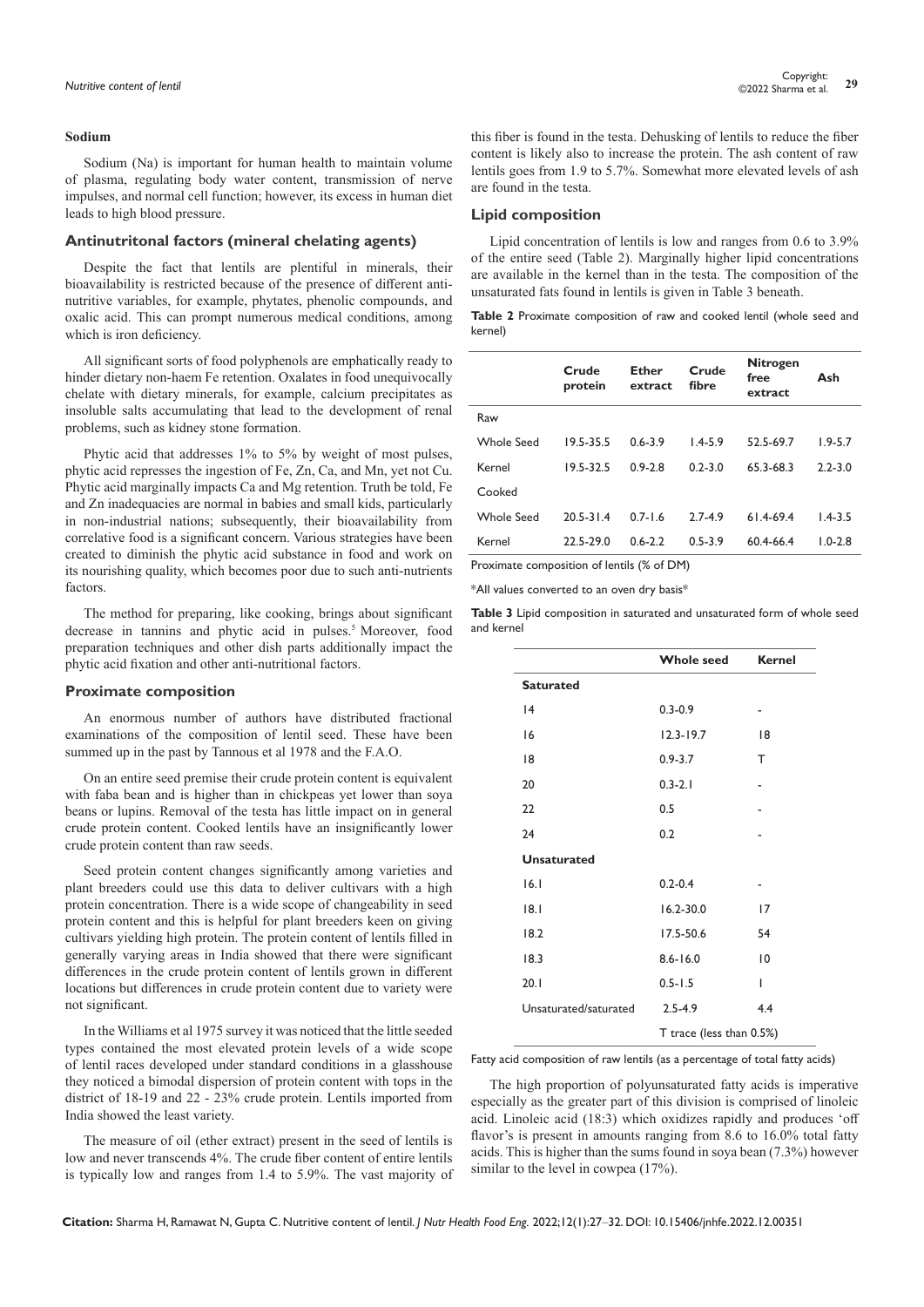Unsaponifiable matter comprised of 3.7% of the all out fat substance of lentils. This division contained somewhere in the range of 72 and 80%, beta-sitosterol and 11-14% campesterol and 6-10% stigmasterol, 4alpha-Methyl sterols were seen to be minor constituents of unsaponifiable part and their separation proved to be different.

## **Vitamin composition**

The vitamin composition of raw and cooked lentils is displayed in Table 4. The testa appears to contain significant degrees of thiamin, riboflavin and niacin and surprisingly the stripped lentil seeds can be viewed as a rich source of these vitamins when compared with the levels found in cereals. Extensive losses of thiamin and riboflavin appear to happen on cooking.

**Table 4** Vitamin composition of raw and cooked seed (whole seed and kernel)

|                   | Raw           |               | Cooked        |               |
|-------------------|---------------|---------------|---------------|---------------|
|                   | Whole<br>seed | <b>Kernel</b> | Whole<br>seed | <b>Kernel</b> |
| Thiamine          | $2.4 - 7.2$   | $2.8 - 4.6$   | 1.3           | $0.6 - 1.7$   |
| Riboflavin        | $2.0 - 4.9$   | $1.1 - 3.0$   |               | $0.2 - 0.3$   |
| Niacin            | 20.2-32.0     | $2.0 - 9$     |               | ۰             |
| Retinol           | 112           |               |               |               |
| $\beta$ -Carotene | 200           |               |               |               |
| <b>Biotin</b>     | 0.132         |               |               |               |
| Folic acid        | 15            |               |               |               |
| Pantothenic acid  | $15 - 16$     |               |               |               |
| Pyridoxine        | 5             |               |               |               |
| α-Tocopherol      | 20            |               |               |               |
| Ascorbic acid     | $3 - 33.7$    | 4             |               |               |
| Choline           | $\mathsf{L}$  |               |               |               |
| Inositol          | 1300          |               |               |               |
| Vitamin K         | 2.5           |               |               |               |

\*Vitamin composition of lentil mg/kg\*

Lentils in the same manner as most types of legumes contain just limited quantities of carotene and retinol. The significant scope of ascorbic acid substance recommend that a few examples might have been put away for quite a while before examination. Delayed cooking needed for the planning of lentils would absolutely destroy the remaining ascorbic acid.

Germination of lentil seeds increased the ascorbic acid substance from 9.0 to 77.5 mg/kg in 4 days. Simultaneously the riboflavin content expanded uniquely from 3.2 to 3.9 mg/kg. Lentils are somewhat acceptable sources of folic acid and alpha-tocopherol and they contain unassuming degrees of pantothenic acid when contrasted and different food sources.

#### **Carbohydrate composition**

Carbohydrate concentration in entire lentils goes from 53 to 70% while the kernel contains 65 to 68%. Somewhat lower levels of carbohydrates are seen in the cooked kernel, 60-66%, recommending a few misfortunes happen in the cooking water. The accessible carbohydrate portion incorporates free sugars, oligosaccharides and starches and ranges from 426 to 625 g/kg. The inaccessible

carbohydrate division (e.g., acid-detergent fiber) goes from 50 to 56 g/kg in the entire seed tumbling to 20 g/kg in the kernel alone.

Lentils, in a similar manner as peas and beans, contain moderately low concentrations of free sugars. Singular free sugars have been chiefly recognized by Sosulski et al.<sup>5</sup> while sucrose has been determined in whole seed by Schweizer et al.<sup>6</sup>

The starch content went from 347 to 631g/kg in entire raw seed. More significant levels were found in the kernel, 525 to 634g/kg, recommending that significant extents of the insoluble carbohydrates are found in the testa.

The non-starchy polysaccharides extricated by trichloroacetic acid addressed 0.8% of entire dry lentil seeds. Arabinose was the significant constituent of this division. The cell wall material separated from lentil kernels contained 73% pectic polysaccharides related with 12% cellulose and again arabinose was the major pectic sugar of this portion. The testa establishes a little part of the entire seed (4.5%) and that this portion contained 1.7% lignin, 33% cellulose and 53% nonstarchy polysaccharides.

Alpha-Galactosides are known to establish the significant part of the carbohydrates in legume seeds; significant proportions of raffinose, stachyose and verbascose have been identified. These oligosaccharides are generally found in the kernel of lentils; lower levels are found in entire cooked seed recommending a few losses during cooking.

Raffinose, stachyose and verbascose concentrations are significant in light of the fact that the human digestive tract doesn't produce a-1,6-galactosidase (EC3.2.1.22) enzymes capable of degrading these compounds, So they are available to be broken down by the microbial flora in the large intestine.

#### **Amino acid composition**

The amino acid compositions of lentils given in Table 5 beneath are contrasted and the ideal protein proposed by FAO (1973). In addition the amino acid composition of egg albumen has been included as it is used as a reference standard in animal feeding experiments and is known to give the highest biological value of any natural protein product.

The comparison shows that lentils might be inadequate in some amino acids. The restricting fundamental amino acids in lentils are methionine and cystine. Lentils are poor sources of tryptophan. The significant reaches in methionine and cystine substance propose that it could be feasible to choose for higher sulfur amino acid substance. Lysine, arginine and histidine additionally showed a considerable variation between samples.

The values for amino acid content of raw and cooked lentil seeds displayed in Table 5 beneath are results gotten distinctly from standard column chromatographic methods. The analysis of the sulfur amino acids and tryptophan present special problems due to their differential destruction during hydrolysis. Therefore the values In Table 5 show not only biological variation but variation in experimental methodology as well.

The tryptophan content of lentil protein was reliably higher than other Indian developed lentils. The lysine content of both raw and cooked lentils is by all accounts well over the suggested levels. What's more the accessibility of lysine in entire seed is high, going from 91 to 97%. The addition of lentils to diets based on cereals, starchy roots or tubers which are known to be deficient in lysine provides a balanced overall intake of lysine.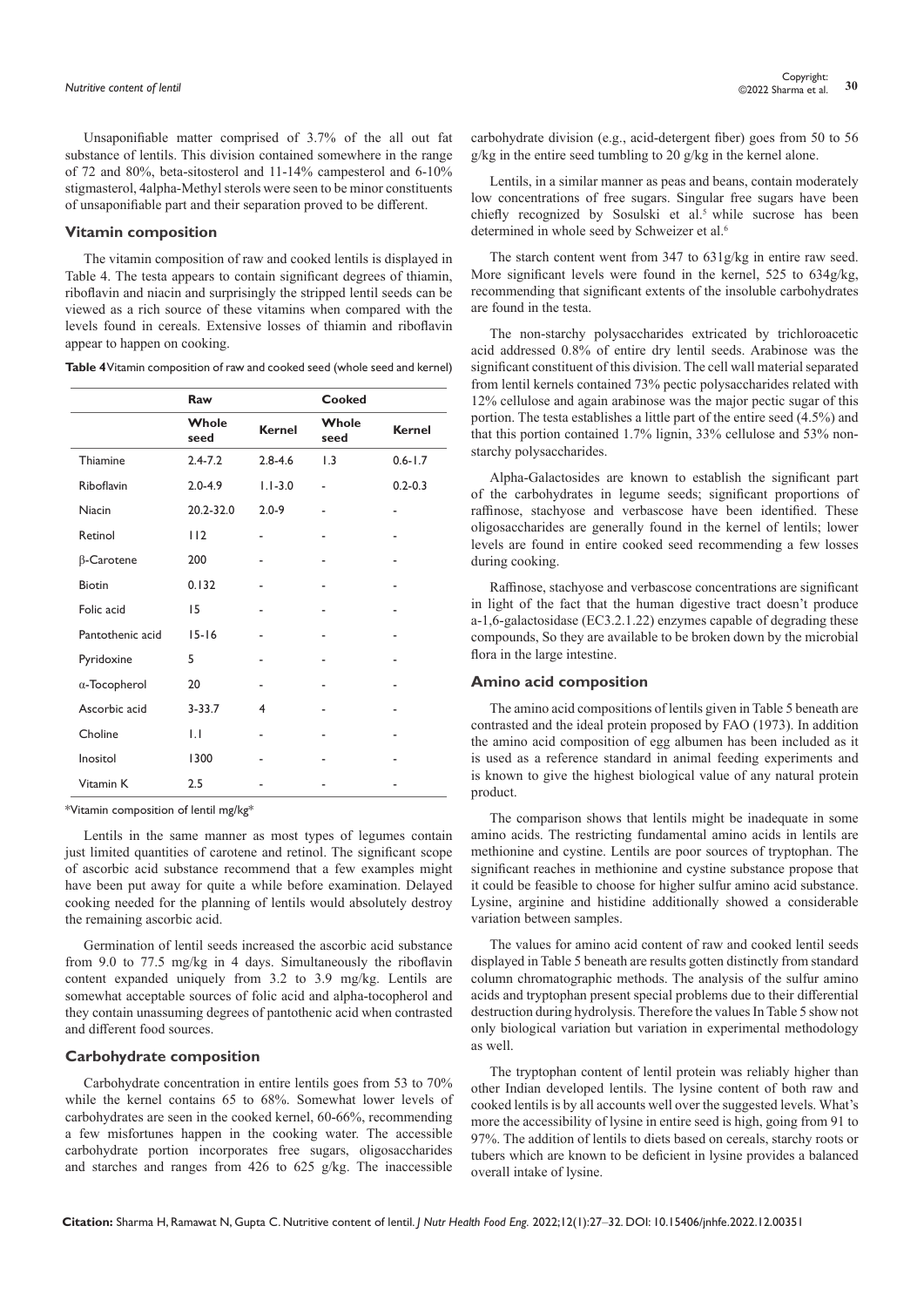|                              | <b>Whole Lentils</b> |                 | kernel         |                | <b>FAO</b> "Ideal |                   |  |
|------------------------------|----------------------|-----------------|----------------|----------------|-------------------|-------------------|--|
|                              | Raw                  | <b>Cooked</b>   | Raw            | Cooked         | protein"          | Whole egg protein |  |
| <b>Essential amino acids</b> |                      |                 |                |                |                   |                   |  |
| Threonine                    | 3.00-4.60            | 3.32-4.90       | $3.57 - 4.4$   | 3.38-4.8       | $\overline{4}$    | $3.7 - 4.9$       |  |
| valine                       | 2.56-5.90            | $4.13 - 5.57$   | $4.5 - 49$     | $4.42 - 4.7$   | 5                 | $6.8 - 7.3$       |  |
| Methionine                   | $0.42 - 1.28$        | $0.59 - 2.32$   | $0.94 - 1.1$   | 0.851.2        |                   | 4.1               |  |
| Cystine                      | $0.31 - 1.87$        | $0.32 - 2.14$   | $1.06 - 1.1$   | $0.60 - 1.06$  | 3.5               | $1.1 - 2.4$       |  |
| Isoleucine                   | $3.4 - 5.40$         | 3.55-4.08       | $4.0 - 5.0$    | $4.00 - 4.2$   | $\overline{4}$    | $5.7 - 8.0$       |  |
| Leucine                      | $6.1 - 8.62$         | $6.20 - 7.41$   | $6.7 - 7.4$    | $6.7 - 6.8$    | $\overline{7}$    | 9.2               |  |
| Tyrosine                     | $2.1 - 4.82$         | $1.74 - 3.00$   | $2.91 - 3.3$   | $2.59 - 3.2$   |                   | 3.7               |  |
| Phenylalanine                | $4.0 - 6.77$         | 3.84-6.93       | 4.00-56        | 3.68-4.8       | 6                 | $6.0 - 6.3$       |  |
| Lysine                       | 5.75-9.60            | 6.45-9.39       | 6.03-7.78      | 7.00-7.79      | 5.5               | $7.1 - 7.2$       |  |
| Histidine                    | $1.7 - 4.06$         | $1.90 - 3.14$   | $2.18 - 3.36$  | $2.10 - 2.53$  |                   | $2.1 - 2.7$       |  |
| Arginine                     | $6.4 - 99$           | 5.98-7.93       | 4.80-9.00      | 7.57-7.70      |                   | 5.8               |  |
| Tryptophan                   | $0.5 - 11$           | $0.80 - 1.20$   | $0.72 - 1.00$  | $0.99 - 1.109$ | $\mathbf{I}$      | 1.5               |  |
| Non-essential amino acids    |                      |                 |                |                |                   |                   |  |
| Proline                      | $3.37 - 6.0$         | $3.10 - 5.95$   | 3.52-4.60      |                |                   | 6.7               |  |
| Aspartic acid                | $9.6 - 12.34$        | $10.24 - 12.30$ | $9.29 - 5.22$  | 11.26          |                   | 8.3               |  |
| Serine                       | $4.3 - 7.14$         | $4.29 - 12.30$  | $9.29 - 13.20$ | 4.42           |                   | 5.9               |  |
| Glutamic acid                | $13.6 - 17.30$       | $14.71 - 16.49$ | 14.45-17.40    | 15.78          |                   | 15.4              |  |
| Glycine                      | $3.4 - 4.44$         | 3.66-4.07       | 3.90-4.80      | 3.9            |                   | 3                 |  |
| Alanine                      | $3.6 - 4.8$          | $3.8 - 4.24$    | $4.11 - 4.80$  | $\overline{4}$ |                   | $\overline{7}$    |  |

**Table 5** Carbohydrate composition of raw and cooked lentil in soluble sugars and oligosaccharides and insoluble carbohydrates

The cooking of whole lentils and lentil kernels brings about slight losses of every amino acid, aside from tryptophan and lysine which showed slight increases. They additionally saw that the general amino acid substance of the kernel was higher than the entire seed because of the low substance of protein in the testa, All other fundamental amino acids gave more than the sum suggested by FAO (1973).

Two exceptional amino acids, alpha-hydroxyarginine and alphahydroxyornithine, have been identified in lentil seed by Sulser and Stute (1974) *.* 7 While losses appear to be small during soaking and pre-cooking of the seed, over 50% was lost on final cooking.

## **Protein fractions in lentil**

The storage protein fraction comprises of the globulins which are the major proteins of legume seeds. The albumin proteins are a minor fraction and are mostly enzymic or non-storage proteins. Bhatty<sup>8</sup> showed that the albumin fraction from lentils, though a minor proportion of the total seed protein content (8.1% of total crude protein), contained a superior equilibrium of fundamental amino acids when contrasted and the globulin fraction. Specifically, the degrees of methionine, tryptophan, lysine and threonine were considerably higher in the albumin part. Globulins made up 34.3% of the crude protein content of lentils.

A trademark highlight of the amino acid substance of the globulin fraction was the exceptionally low methionine content  $(0.6 \text{ g}/16 \text{ g})$ N). A significant improvement in the protein nature of lentils would happen if new assortments containing more elevated levels of the

albumin fraction could be identified. This improvement is subject to the accessibility of genetic variability within cultivated lentil species and within wild species of lentil which are crossable with cultivated lentils. Bhatty<sup>8</sup> has shown that for three wild lentil species *(L. orientalis, L. ervoides and L. nigricans)* the egg whites division went from 12.7 to 16.8% and the globulin went from 34.7 to 49.0% of the total lentil nitrogen.

The yields of the albumin and globulin protein fractions from the three wild species were more noteworthy than for developed lentils.<sup>9</sup> Be that as it may, the complete amino acid substance of the three wild types of lentil were practically indistinguishable from one another and like the scope of qualities detailed in Table 5 for cultivated varieties of lentil.

Since lentils contain somewhere in the range of 19.5 and 35.5% protein they are utilized as a rich source of dietary protein in many agricultural nations, Protein healthful quality is subject to the amount and accessibility of the fundamental amino acids and lentils are by and large restricting in the sulfur-containing amino acids. The amino acid composition and, apparently, the protein quality might be modified by varietal contrasts and perhaps by developing area.

The small differences in protein quality that result from breeding programmes, agronomic practices or variations in processing are not easily measured. In addition the low digestibility of many legume proteins as well as the presence of some anti-nutritive factors must be taken into account when nutritional quality is being assessed.